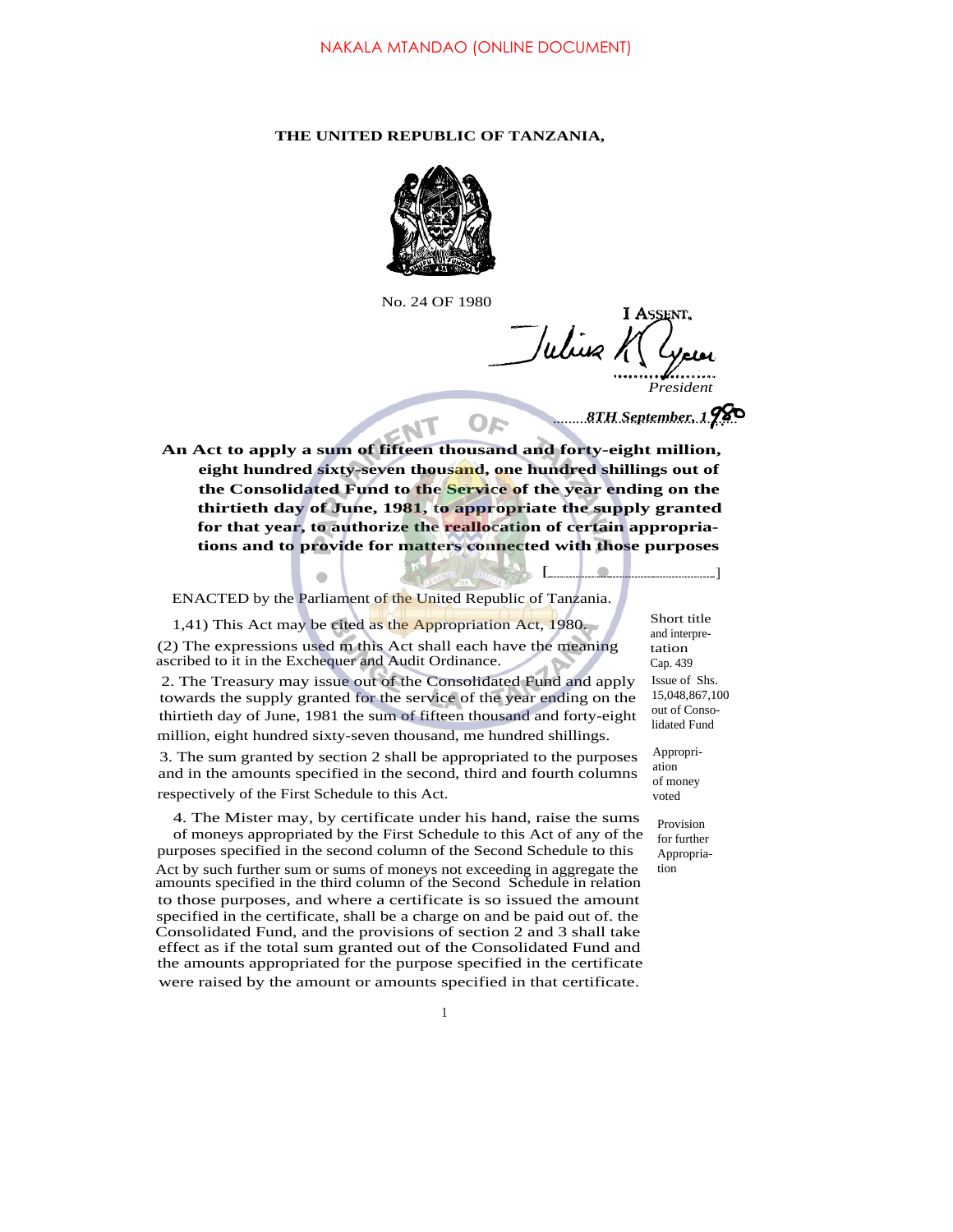| No. 24 | Appropriation | 1980 |
|--------|---------------|------|
|--------|---------------|------|

the Minister to borrow

Power of **5.-(l)** The Minister may, at any time or times not later than the thirtieth day of June, 1981, borrow within or outside the United Republic or partly within and partly outside the United Republic, any sum or sum, not exceeding in the whole the total sum granted or deemed ID have been granted out of the Consolidated Fund by virtue of the provisions of section 2 by way of loan, advance, the issue of bills or bank overdraft and on such terms and conditions as the Minister may deem expedient, and may charge that loan or advance on any of the assets of the United Republic (including securities forming part of the Consolidated Fund).

> (2) Any money borrowed under this section shall be placed to the credit of the exchequer account and shall form part of the Consolidated Fund, and be available in any manner in which that fund is available.

> (3) Any money borrowed under this section shall be subject to repayment not later than the thirty-first day of October, 1981, and any sum required for the repayment of any money so borrowed, and of any interest payable in respect of that money shall be charged on and paid out of the Consolidated Fund.

(4) The powers conferred upon the Minister by this section shall be in addition to the powers of the Minister under the Government Loans, Acts, 1974 Guarantees and Grants Act, 1974.

the Minister to reallocated certain appropriated money

No. 30

Power of  $\sim$  6. (1) Where the Minister is satisfied that it is necessary in the public interest that provision be made for defraying the expenditulle of arty Region, Ministry or Department of the Government in excess of any sum voted for it or for any service for which no sum is voted, and that it would be detrimental to the Public interest to postpone the expenditure until provision can be made for it by the National Assembly, he may notwithstanding any provision to the contrary in this Act or any other written law, authorize the application of any surplus arising on any vote In the First Schedule to this Act (other than the votes for pensions, gratuities or other retirement benefits, or for widows' and orphans' pensions) for or towards the excess or service.

> (2) Where the Minister authorizes the application of any surplus under this section, he shall cause to be laid before the National Assembly, not later than at the meeting next after the date of the authorization, a supplementary estimate or a statement of reallocation, as the case may be, in accordance with the provisions of the Constitution.

> (3) The Minister may delegate all or any of the powers conferred upon him by this section to any public officer subject to such limitations as the Minister may specify.

> (4) The provisions of section 20 of the Exchequer and Audit Ordinance shall not apply to the powers conferred upon the Minister by . this section.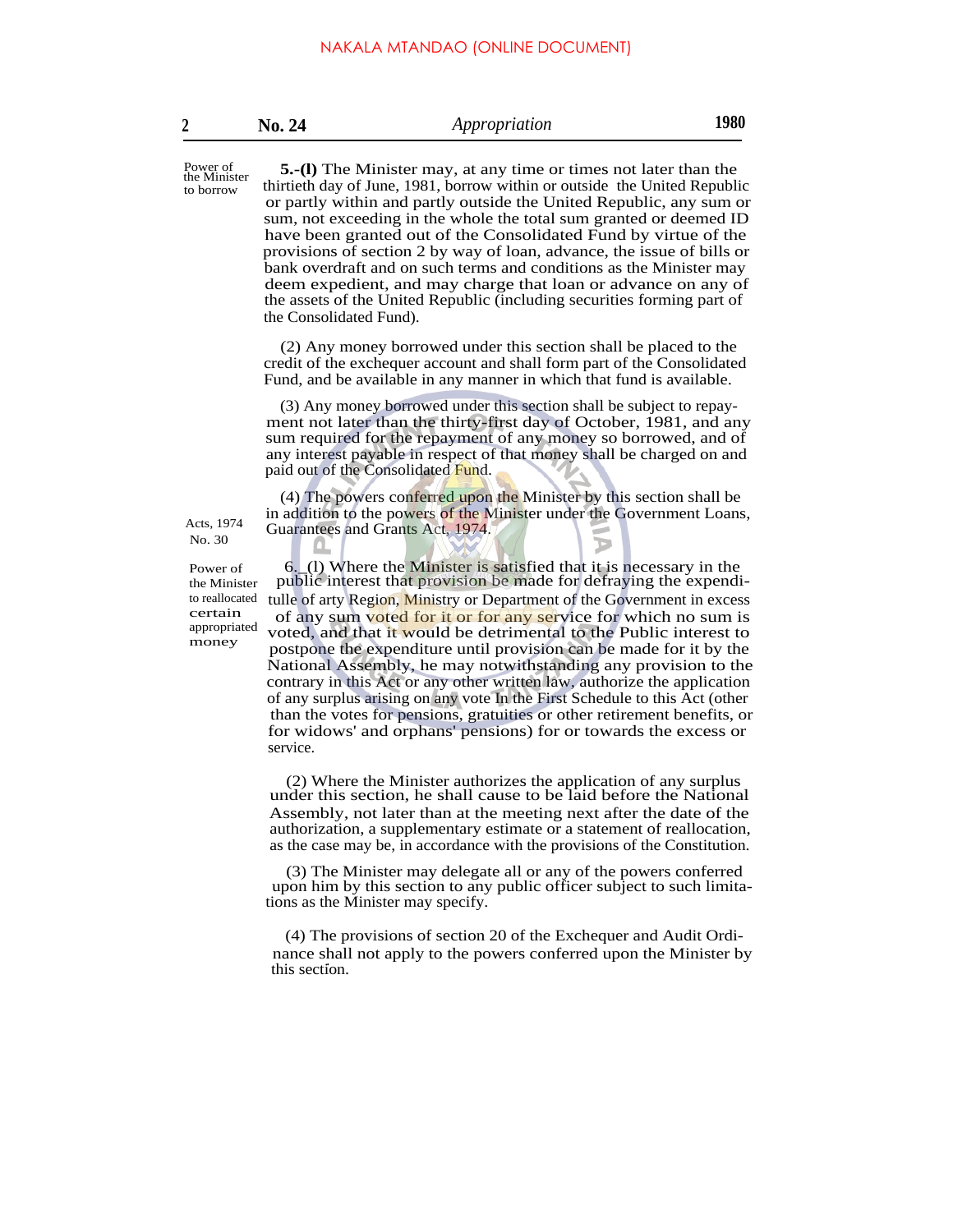| No. 24                                                                                                                                                                                                                                                                                                                                                                                                                                                                                                                          | Appropriation                                                                                                                                                                                                                                                                                   |                                  | 1980                                                     | 3                                         |
|---------------------------------------------------------------------------------------------------------------------------------------------------------------------------------------------------------------------------------------------------------------------------------------------------------------------------------------------------------------------------------------------------------------------------------------------------------------------------------------------------------------------------------|-------------------------------------------------------------------------------------------------------------------------------------------------------------------------------------------------------------------------------------------------------------------------------------------------|----------------------------------|----------------------------------------------------------|-------------------------------------------|
| $7-(1)$ Where the Minister has, pursuant to the provisions of section<br>4, raised the sums of moneys appropriated by the First Schedule to this to<br>Act for any of the purposes specified in the second column of the Second                                                                                                                                                                                                                                                                                                 |                                                                                                                                                                                                                                                                                                 |                                  |                                                          | Power of<br>the Minister<br>to reallocate |
| Schedule to this Act by a further sum or further sums in relation to any<br>of those purposes and if in his opinion financial exigencies or the public<br>interest so require, he may, notwithstanding any provision to the contrary<br>in this Act or any other written law, authorize the application of the<br>whole or any part of any of the sums of moneys appropriated by the<br>First Schedule for or towards any of the purposes specified in the<br>second column of the Second Schedule as the Minister may specify. |                                                                                                                                                                                                                                                                                                 |                                  |                                                          | money for<br>development<br>purpose       |
|                                                                                                                                                                                                                                                                                                                                                                                                                                                                                                                                 | (2) Where the Minister issues any authorization in accordance with<br>subsection (1), he shall cause to be laid before the National Assembly<br>not later than at the meeting next after the date of the authorization,<br>a statement of reallocation in accordance with the provisions of the |                                  |                                                          |                                           |
| Constitution.                                                                                                                                                                                                                                                                                                                                                                                                                                                                                                                   |                                                                                                                                                                                                                                                                                                 |                                  |                                                          |                                           |
| solidated Fund.                                                                                                                                                                                                                                                                                                                                                                                                                                                                                                                 | 8. The sum required from time to time for the subsidiary funds<br>and repayments in respect of the 51 per cent Inscribed Stock, 1978/82<br>(74,000.000) are hereby charged upon and shall be paid out of the Con-<br><b>FIRST SCHEDULE</b>                                                      |                                  |                                                          | Subsidiary<br>sinking<br>funds            |
| Vote<br>No.                                                                                                                                                                                                                                                                                                                                                                                                                                                                                                                     | Ambit                                                                                                                                                                                                                                                                                           | Recurrent<br>Expenditure<br>Shs. | <b>SUPPLY</b><br>Development<br>Expenditure<br>Shs.<br>4 | Total<br>Expenditure<br>Shs.<br>5         |
|                                                                                                                                                                                                                                                                                                                                                                                                                                                                                                                                 | 30. The salaries, expenses and the Development<br>Expenditure of the President's Office                                                                                                                                                                                                         | 111,883,500                      |                                                          |                                           |
|                                                                                                                                                                                                                                                                                                                                                                                                                                                                                                                                 | 31. The salaries, expenses and the Development<br>Expenditure of the Vice-President's Office                                                                                                                                                                                                    | 3,845,100                        | 2,930,000<br>370,000                                     | 114,813,500<br>4,215,100                  |
|                                                                                                                                                                                                                                                                                                                                                                                                                                                                                                                                 | 32. The salaries, expenses and the Development<br>Expenditure of the Ministry of Manpower                                                                                                                                                                                                       |                                  |                                                          |                                           |
| Development<br>$\dddotsc$                                                                                                                                                                                                                                                                                                                                                                                                                                                                                                       | 33. The salaries and expenses of the Committee for                                                                                                                                                                                                                                              | 48,609,000                       | 9,069,000                                                | 57,678,000                                |
|                                                                                                                                                                                                                                                                                                                                                                                                                                                                                                                                 | the Enforcement of the Leadership Code<br>34. The salaries, expenses and the Development                                                                                                                                                                                                        | 1,643,000                        |                                                          | 1,643,000                                 |
|                                                                                                                                                                                                                                                                                                                                                                                                                                                                                                                                 | Expenditure of the Ministry of Foreign Affairs<br>35. The salaries and expenses of the Permanent                                                                                                                                                                                                | 102,446,800                      | 1,300,000                                                | 103,746,800                               |
| <b>Commission of Enquiry</b>                                                                                                                                                                                                                                                                                                                                                                                                                                                                                                    | 116. The salaries and expenses of the Civil Service                                                                                                                                                                                                                                             | 1,636,700                        |                                                          | 1,636,700                                 |
| Commission<br>$\ddotsc$                                                                                                                                                                                                                                                                                                                                                                                                                                                                                                         | 37, The salaries, expenses and the Development<br>Expenditure of the office of the Prime                                                                                                                                                                                                        | 1,583,400                        |                                                          | 1,583,400                                 |
| Minister                                                                                                                                                                                                                                                                                                                                                                                                                                                                                                                        | 38- T he salaries, expenses and the Development                                                                                                                                                                                                                                                 | 508,573,300                      | 169,801,000                                              | 678,374,300                               |
| <b>Expenditure of Defenced</b>                                                                                                                                                                                                                                                                                                                                                                                                                                                                                                  | 39. The salaries, expenses an the Development                                                                                                                                                                                                                                                   | 931,000,000                      | 402,000,000 1,333,000,000                                |                                           |
| <b>National Service</b>                                                                                                                                                                                                                                                                                                                                                                                                                                                                                                         | the Ministry of Defence and<br>40. The salaries, expenses and the Development                                                                                                                                                                                                                   | 157,365,600                      | 20,637,000                                               | 178,002,600                               |
| Expenditure of the Judiciary                                                                                                                                                                                                                                                                                                                                                                                                                                                                                                    | $\cdots$<br>$\ddotsc$                                                                                                                                                                                                                                                                           | 57,330,000                       | 947,000                                                  | 58,277,000                                |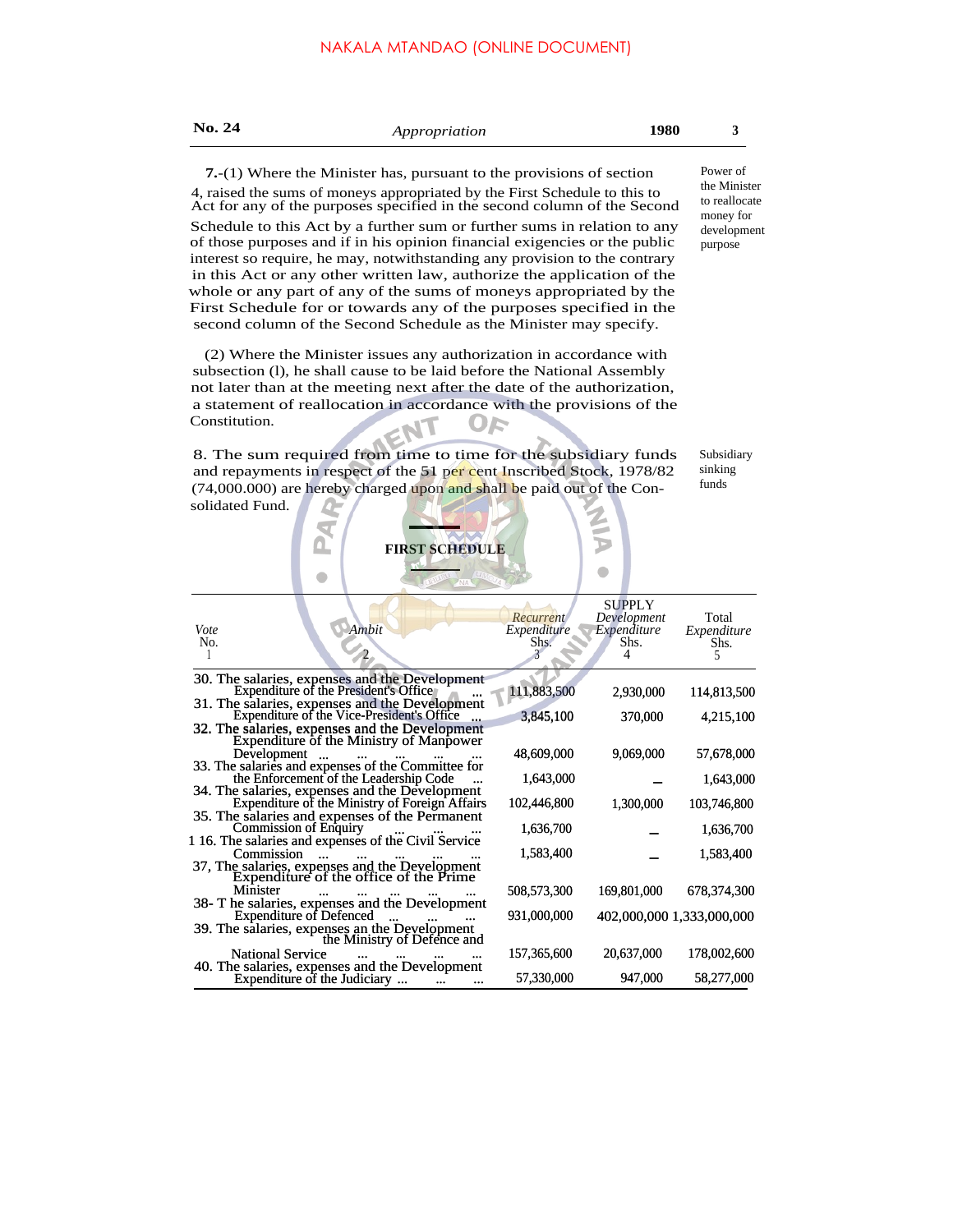# FIRST SCHEDULE-(contd.)

 $\overline{\phantom{a}}$ 

| Vote<br>No. | Ambit<br>2<br>1                                                                                                                                | Recurrent<br>Expenditure<br>Shs.<br>3 | <b>SUPPLY</b><br>Development<br>Expenditure<br>Shs.<br>4 | Total<br>Expenditure<br>Shs.<br>5 |
|-------------|------------------------------------------------------------------------------------------------------------------------------------------------|---------------------------------------|----------------------------------------------------------|-----------------------------------|
|             | 41. The salaries and expenses of the Ministry of                                                                                               |                                       |                                                          |                                   |
|             | Justice<br>42. The salaries and expenses of the Office of the                                                                                  | 8,761,800                             |                                                          | 8,761,900                         |
|             | Speaker                                                                                                                                        | 12, 151, 306                          |                                                          | 12, 151, 300                      |
|             | 43. The salaries, expenses and the Development<br>Expenditure of the Ministry of Agriculture<br>44. The salaries, expenses and the Development | 128,872,700                           | 586,957,000                                              | 715,829,700                       |
|             | Expenditure of the Ministry of Industries                                                                                                      | 38,665,900                            | 1,463,643,000                                            | 1,502,308,900                     |
|             | 45. The salaries and expenses of the Exchequer<br>and Audit Department<br>46. The salaries, expenses and the Development                       | 10,480,600                            |                                                          | 10,480,600                        |
|             | Expenditure of the Ministry of National                                                                                                        | 588,431,100                           | 245,319,000                                              | 833,750,100                       |
|             | 47. The salaries, expenses and the Development<br>Expenditure 6 the ministry of Trade                                                          | 16,697,300                            | 18,714,000                                               | 35,411,300                        |
|             | 48. The salaries, expenses and the Development<br>Expenditure of the ministry of Works<br>49. The salaries, expenses and the Development       | 254,542,100                           | 669,400,000                                              | 923,042,100                       |
|             | Expenditure of the Ministry of Lands,<br>Housing and Urban Development<br>$\ldots$<br>50. The salaries, expenses and the Development           | 44,048,400                            | 134,881,000                                              | 178,929,400                       |
|             | Expenditure of the Ministry of Finance                                                                                                         | 1,526,683,100                         | 307,635,000 1,834,318,100                                |                                   |
|             | 51. The salaries, expenses and the Development<br>Expenditure of the Ministry of Home Affairs                                                  | 446,956,600                           |                                                          | 86,748,000 533,704,600            |
|             | 52. The salaries expenses and the Development<br>Expenditure of the Ministry of Health                                                         | 297,730,000                           |                                                          | 79,158,000 376,888.000            |
|             | 53. The salaries; expenses and the Development<br>Expenditure of the Ministry of Information                                                   |                                       |                                                          |                                   |
|             | and Tourism<br>.<br>54. The salaries, expenses and the Development                                                                             | 39,917,500                            | 5,140,000                                                | -45,057,500                       |
|             | Expenditure of the ministry of Planning and<br>Economic Affairs                                                                                | 16,997,700                            | 27,175,000                                               | 44,172,700                        |
|             | 55. The salaries, expenses and the Development<br>Expenditure of the Ministry of Livestock                                                     |                                       |                                                          |                                   |
|             | Development and Natural Resources<br>56. The salaries, expenses and the Development<br>Expenditure of the Ministry of Water                    | 113,503,300                           | 293,863,000                                              | 407,366,300                       |
|             |                                                                                                                                                | 67,098,600                            | 873,368,000                                              | 940,466,600                       |
|             | Expenditure of the Ministry of Labour and<br>Social Welfare                                                                                    | 53,165,500,                           | 48,630,000                                               | 101,795,500                       |
| 59.         | 58. The salaries, expenses and the Development<br>Expenditure of Radio Tanzania<br>salaries, expenses and the Development                      | 22,049,300                            | 8,774,000                                                | 30,823,300                        |
|             | Expenditure of the Ministry of Capital<br>Development $\ldots$                                                                                 | 15,351,000                            | 212,620,000                                              | 227,971,000                       |
|             | 60. The salaries and expenses of the Price<br>commission : -                                                                                   | 2,440,600                             |                                                          | 2,440,600                         |
|             | 61. The salaries, expenses and the Development<br>Expenditure of the Ministry of National<br>Culture and Youth                                 | 31,799,900                            | 3,923,000                                                | 35,722,900                        |
|             | 62. The salaries, expenses and the Development                                                                                                 |                                       |                                                          |                                   |
|             | Expenditure of the Ministry of<br>tions and Transport                                                                                          | 67, 171, 600                          | 629,369,000                                              | 696,540,600                       |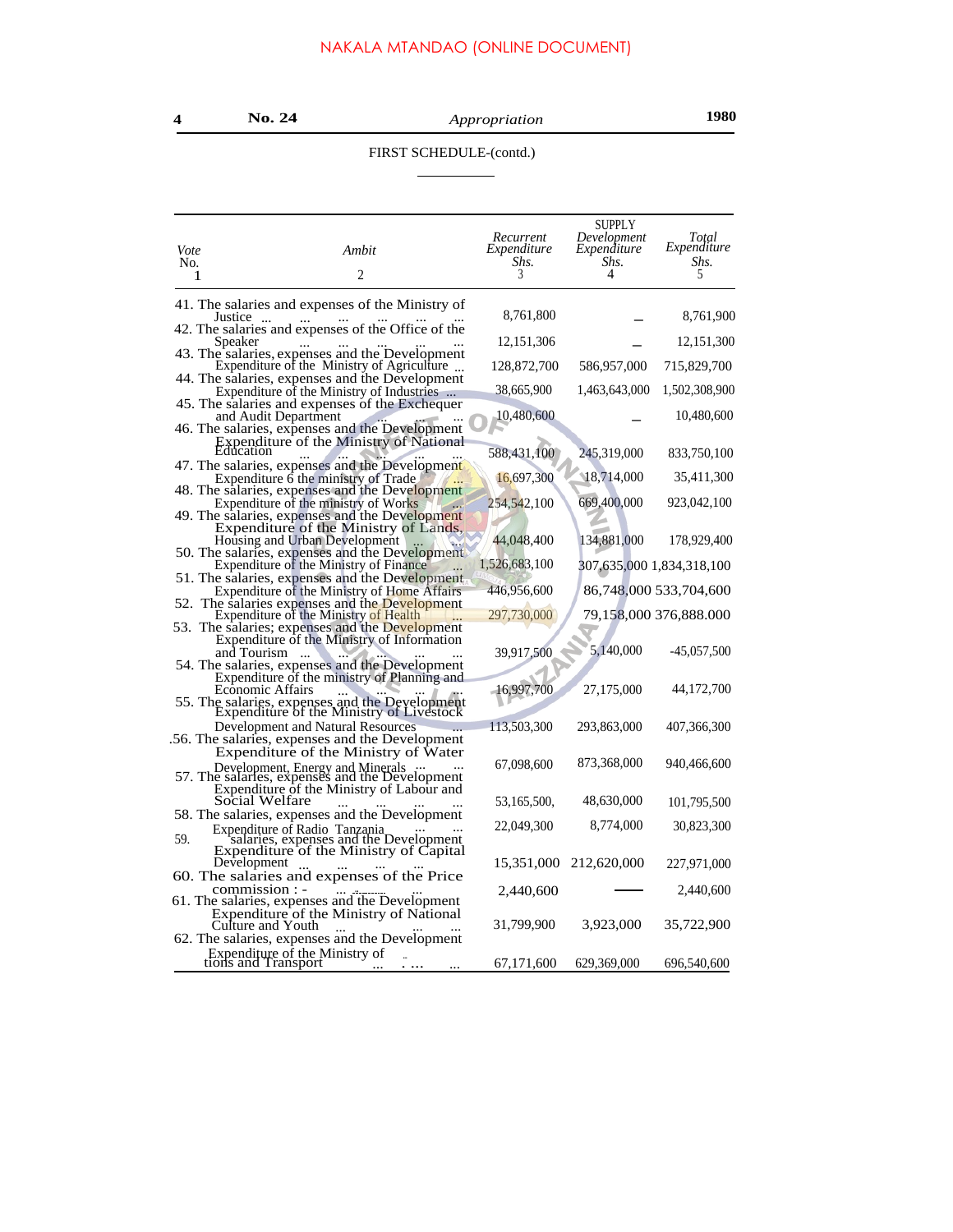| ٦ |  |  |  |
|---|--|--|--|
|---|--|--|--|

**No. 24** *Appropriation* **<sup>1980</sup> 5**

 $\overline{\phantom{0}}$ 

# FIRST SCHEDULE - (contd.)

L

| 63. The salaries and expenses of SCOPO<br>1,682,900<br>70. The salaries, expenses and Development<br>Expenditure of Arusha Region<br>137,372,400<br>51,190,000<br>71. The salaries, expenses and the Development<br>Expenditure of Coast Region<br>102,233,700<br>33,046,000<br>72. The salaries, expenses and the Development<br>Expenditure of Dodoma Region<br>136,726,900<br>27,912,000<br>73. The salaries, expenses and the Development<br>Expenditure of Iringa Region<br>120, 145, 700<br>45,061,000<br>14. The salaries, expenses and the Development<br>Expenditure of Kigoma Region<br>92,616,100<br>48,758,000<br>75. The salaries expenses and the Development<br>Expenditure of Kilimanjaro Region<br>143,367,700<br>48,997,000<br>76. The salaries, expenses and the Development<br>86,702,800<br>Expenditure of Lind.i Region<br>28,152,00<br>77. The salaries, expenses and the, Development<br>Expenditure of Mara Region<br>113,998,600<br>27,761,000<br>78. The salaries, expenses and the Development<br>Expenditure of Mbeya Region<br>139,604,700<br>34,987,000<br>79. The salaries, expenses and the Development<br>Expenditure of Morogoro Region<br>124,497,400<br>31,148,000<br>80. The salaries, expenses and the Development<br>Expenditure of Mtwara Region<br>119,614,900<br>26,971,000<br>8 1. The salaries, expenses and the Development<br>162,003,000<br><b>Expenditure of Mwanza Region</b><br>40,880,000<br>82. The salaries, expenses and the Development<br>Expenditure of Ruvuma Region<br>94,599,400<br>40,396,000<br>83. The salaries, expenses and the Development<br>Expenditure of Shinyanga Region<br>117,679,300<br>46,146,000<br>94. The salaries, expenses and the Development<br>Expenditure of Singida. Region<br>104,248,300<br>23,848,000<br>85. The salaries, expenses and the Development<br>Expenditure of Tabora Region<br>60,249,000<br>111,140,200<br>86. The salaries, expenses and the Development<br><b>Expenditure of Tanga Region</b><br>144,095,600<br>63,818,000<br>87. The salaries, expenses and the Development<br>127,953,500<br>Expenditure of Kagera Region<br>21,313,000<br>\$8. The salaries, expenses and the Development<br>Expenditure of Dar es Salaam Region<br>18,834,700<br>12,641,000<br>89. The salaries, expenses and the Development<br>Expenditure of Rukwa Region<br>79,521,000<br>25,251,000<br>TOTAL<br>7,040,796,000<br>8,008,071,100<br>$\ddotsc$ | Vote<br>No. | Ambit<br>2 | Recurrent<br>Expenditure<br>Shs.<br>3 | <b>SUPPLY</b><br>Development<br>Expenditure<br>Shs.<br>4 | Total<br>Expenditure<br>Shs.<br>5 |
|----------------------------------------------------------------------------------------------------------------------------------------------------------------------------------------------------------------------------------------------------------------------------------------------------------------------------------------------------------------------------------------------------------------------------------------------------------------------------------------------------------------------------------------------------------------------------------------------------------------------------------------------------------------------------------------------------------------------------------------------------------------------------------------------------------------------------------------------------------------------------------------------------------------------------------------------------------------------------------------------------------------------------------------------------------------------------------------------------------------------------------------------------------------------------------------------------------------------------------------------------------------------------------------------------------------------------------------------------------------------------------------------------------------------------------------------------------------------------------------------------------------------------------------------------------------------------------------------------------------------------------------------------------------------------------------------------------------------------------------------------------------------------------------------------------------------------------------------------------------------------------------------------------------------------------------------------------------------------------------------------------------------------------------------------------------------------------------------------------------------------------------------------------------------------------------------------------------------------------------------------------------------------------------------------------------------------------------------------------------------------------------------------------------------------------------------|-------------|------------|---------------------------------------|----------------------------------------------------------|-----------------------------------|
|                                                                                                                                                                                                                                                                                                                                                                                                                                                                                                                                                                                                                                                                                                                                                                                                                                                                                                                                                                                                                                                                                                                                                                                                                                                                                                                                                                                                                                                                                                                                                                                                                                                                                                                                                                                                                                                                                                                                                                                                                                                                                                                                                                                                                                                                                                                                                                                                                                              |             |            |                                       |                                                          | 1,682,900                         |
|                                                                                                                                                                                                                                                                                                                                                                                                                                                                                                                                                                                                                                                                                                                                                                                                                                                                                                                                                                                                                                                                                                                                                                                                                                                                                                                                                                                                                                                                                                                                                                                                                                                                                                                                                                                                                                                                                                                                                                                                                                                                                                                                                                                                                                                                                                                                                                                                                                              |             |            |                                       |                                                          | 188,562,400                       |
|                                                                                                                                                                                                                                                                                                                                                                                                                                                                                                                                                                                                                                                                                                                                                                                                                                                                                                                                                                                                                                                                                                                                                                                                                                                                                                                                                                                                                                                                                                                                                                                                                                                                                                                                                                                                                                                                                                                                                                                                                                                                                                                                                                                                                                                                                                                                                                                                                                              |             |            |                                       |                                                          | 135, 179, 700                     |
|                                                                                                                                                                                                                                                                                                                                                                                                                                                                                                                                                                                                                                                                                                                                                                                                                                                                                                                                                                                                                                                                                                                                                                                                                                                                                                                                                                                                                                                                                                                                                                                                                                                                                                                                                                                                                                                                                                                                                                                                                                                                                                                                                                                                                                                                                                                                                                                                                                              |             |            |                                       |                                                          | 164,538,900                       |
|                                                                                                                                                                                                                                                                                                                                                                                                                                                                                                                                                                                                                                                                                                                                                                                                                                                                                                                                                                                                                                                                                                                                                                                                                                                                                                                                                                                                                                                                                                                                                                                                                                                                                                                                                                                                                                                                                                                                                                                                                                                                                                                                                                                                                                                                                                                                                                                                                                              |             |            |                                       |                                                          | 165,206,700                       |
|                                                                                                                                                                                                                                                                                                                                                                                                                                                                                                                                                                                                                                                                                                                                                                                                                                                                                                                                                                                                                                                                                                                                                                                                                                                                                                                                                                                                                                                                                                                                                                                                                                                                                                                                                                                                                                                                                                                                                                                                                                                                                                                                                                                                                                                                                                                                                                                                                                              |             |            |                                       |                                                          | 141,374,100                       |
|                                                                                                                                                                                                                                                                                                                                                                                                                                                                                                                                                                                                                                                                                                                                                                                                                                                                                                                                                                                                                                                                                                                                                                                                                                                                                                                                                                                                                                                                                                                                                                                                                                                                                                                                                                                                                                                                                                                                                                                                                                                                                                                                                                                                                                                                                                                                                                                                                                              |             |            |                                       |                                                          | 192,364,700                       |
|                                                                                                                                                                                                                                                                                                                                                                                                                                                                                                                                                                                                                                                                                                                                                                                                                                                                                                                                                                                                                                                                                                                                                                                                                                                                                                                                                                                                                                                                                                                                                                                                                                                                                                                                                                                                                                                                                                                                                                                                                                                                                                                                                                                                                                                                                                                                                                                                                                              |             |            |                                       |                                                          | 114,854,800                       |
|                                                                                                                                                                                                                                                                                                                                                                                                                                                                                                                                                                                                                                                                                                                                                                                                                                                                                                                                                                                                                                                                                                                                                                                                                                                                                                                                                                                                                                                                                                                                                                                                                                                                                                                                                                                                                                                                                                                                                                                                                                                                                                                                                                                                                                                                                                                                                                                                                                              |             |            |                                       |                                                          | 141,759,600                       |
|                                                                                                                                                                                                                                                                                                                                                                                                                                                                                                                                                                                                                                                                                                                                                                                                                                                                                                                                                                                                                                                                                                                                                                                                                                                                                                                                                                                                                                                                                                                                                                                                                                                                                                                                                                                                                                                                                                                                                                                                                                                                                                                                                                                                                                                                                                                                                                                                                                              |             |            |                                       |                                                          | 174,591,700                       |
|                                                                                                                                                                                                                                                                                                                                                                                                                                                                                                                                                                                                                                                                                                                                                                                                                                                                                                                                                                                                                                                                                                                                                                                                                                                                                                                                                                                                                                                                                                                                                                                                                                                                                                                                                                                                                                                                                                                                                                                                                                                                                                                                                                                                                                                                                                                                                                                                                                              |             |            |                                       |                                                          | 155,645,400                       |
|                                                                                                                                                                                                                                                                                                                                                                                                                                                                                                                                                                                                                                                                                                                                                                                                                                                                                                                                                                                                                                                                                                                                                                                                                                                                                                                                                                                                                                                                                                                                                                                                                                                                                                                                                                                                                                                                                                                                                                                                                                                                                                                                                                                                                                                                                                                                                                                                                                              |             |            |                                       |                                                          | 146,585,900                       |
|                                                                                                                                                                                                                                                                                                                                                                                                                                                                                                                                                                                                                                                                                                                                                                                                                                                                                                                                                                                                                                                                                                                                                                                                                                                                                                                                                                                                                                                                                                                                                                                                                                                                                                                                                                                                                                                                                                                                                                                                                                                                                                                                                                                                                                                                                                                                                                                                                                              |             |            |                                       |                                                          | 202,883,000                       |
|                                                                                                                                                                                                                                                                                                                                                                                                                                                                                                                                                                                                                                                                                                                                                                                                                                                                                                                                                                                                                                                                                                                                                                                                                                                                                                                                                                                                                                                                                                                                                                                                                                                                                                                                                                                                                                                                                                                                                                                                                                                                                                                                                                                                                                                                                                                                                                                                                                              |             |            |                                       |                                                          | 134,995,400                       |
|                                                                                                                                                                                                                                                                                                                                                                                                                                                                                                                                                                                                                                                                                                                                                                                                                                                                                                                                                                                                                                                                                                                                                                                                                                                                                                                                                                                                                                                                                                                                                                                                                                                                                                                                                                                                                                                                                                                                                                                                                                                                                                                                                                                                                                                                                                                                                                                                                                              |             |            |                                       |                                                          | 163,825,300                       |
|                                                                                                                                                                                                                                                                                                                                                                                                                                                                                                                                                                                                                                                                                                                                                                                                                                                                                                                                                                                                                                                                                                                                                                                                                                                                                                                                                                                                                                                                                                                                                                                                                                                                                                                                                                                                                                                                                                                                                                                                                                                                                                                                                                                                                                                                                                                                                                                                                                              |             |            |                                       |                                                          | 128,096,300                       |
|                                                                                                                                                                                                                                                                                                                                                                                                                                                                                                                                                                                                                                                                                                                                                                                                                                                                                                                                                                                                                                                                                                                                                                                                                                                                                                                                                                                                                                                                                                                                                                                                                                                                                                                                                                                                                                                                                                                                                                                                                                                                                                                                                                                                                                                                                                                                                                                                                                              |             |            |                                       |                                                          | 171,389,200                       |
|                                                                                                                                                                                                                                                                                                                                                                                                                                                                                                                                                                                                                                                                                                                                                                                                                                                                                                                                                                                                                                                                                                                                                                                                                                                                                                                                                                                                                                                                                                                                                                                                                                                                                                                                                                                                                                                                                                                                                                                                                                                                                                                                                                                                                                                                                                                                                                                                                                              |             |            |                                       |                                                          | 207,913,600                       |
|                                                                                                                                                                                                                                                                                                                                                                                                                                                                                                                                                                                                                                                                                                                                                                                                                                                                                                                                                                                                                                                                                                                                                                                                                                                                                                                                                                                                                                                                                                                                                                                                                                                                                                                                                                                                                                                                                                                                                                                                                                                                                                                                                                                                                                                                                                                                                                                                                                              |             |            |                                       |                                                          | 149,266,500                       |
|                                                                                                                                                                                                                                                                                                                                                                                                                                                                                                                                                                                                                                                                                                                                                                                                                                                                                                                                                                                                                                                                                                                                                                                                                                                                                                                                                                                                                                                                                                                                                                                                                                                                                                                                                                                                                                                                                                                                                                                                                                                                                                                                                                                                                                                                                                                                                                                                                                              |             |            |                                       |                                                          | 31,475,700                        |
|                                                                                                                                                                                                                                                                                                                                                                                                                                                                                                                                                                                                                                                                                                                                                                                                                                                                                                                                                                                                                                                                                                                                                                                                                                                                                                                                                                                                                                                                                                                                                                                                                                                                                                                                                                                                                                                                                                                                                                                                                                                                                                                                                                                                                                                                                                                                                                                                                                              |             |            |                                       |                                                          |                                   |
|                                                                                                                                                                                                                                                                                                                                                                                                                                                                                                                                                                                                                                                                                                                                                                                                                                                                                                                                                                                                                                                                                                                                                                                                                                                                                                                                                                                                                                                                                                                                                                                                                                                                                                                                                                                                                                                                                                                                                                                                                                                                                                                                                                                                                                                                                                                                                                                                                                              |             |            |                                       |                                                          | 104,772,000                       |
|                                                                                                                                                                                                                                                                                                                                                                                                                                                                                                                                                                                                                                                                                                                                                                                                                                                                                                                                                                                                                                                                                                                                                                                                                                                                                                                                                                                                                                                                                                                                                                                                                                                                                                                                                                                                                                                                                                                                                                                                                                                                                                                                                                                                                                                                                                                                                                                                                                              |             |            |                                       |                                                          | 15,048,867,100                    |